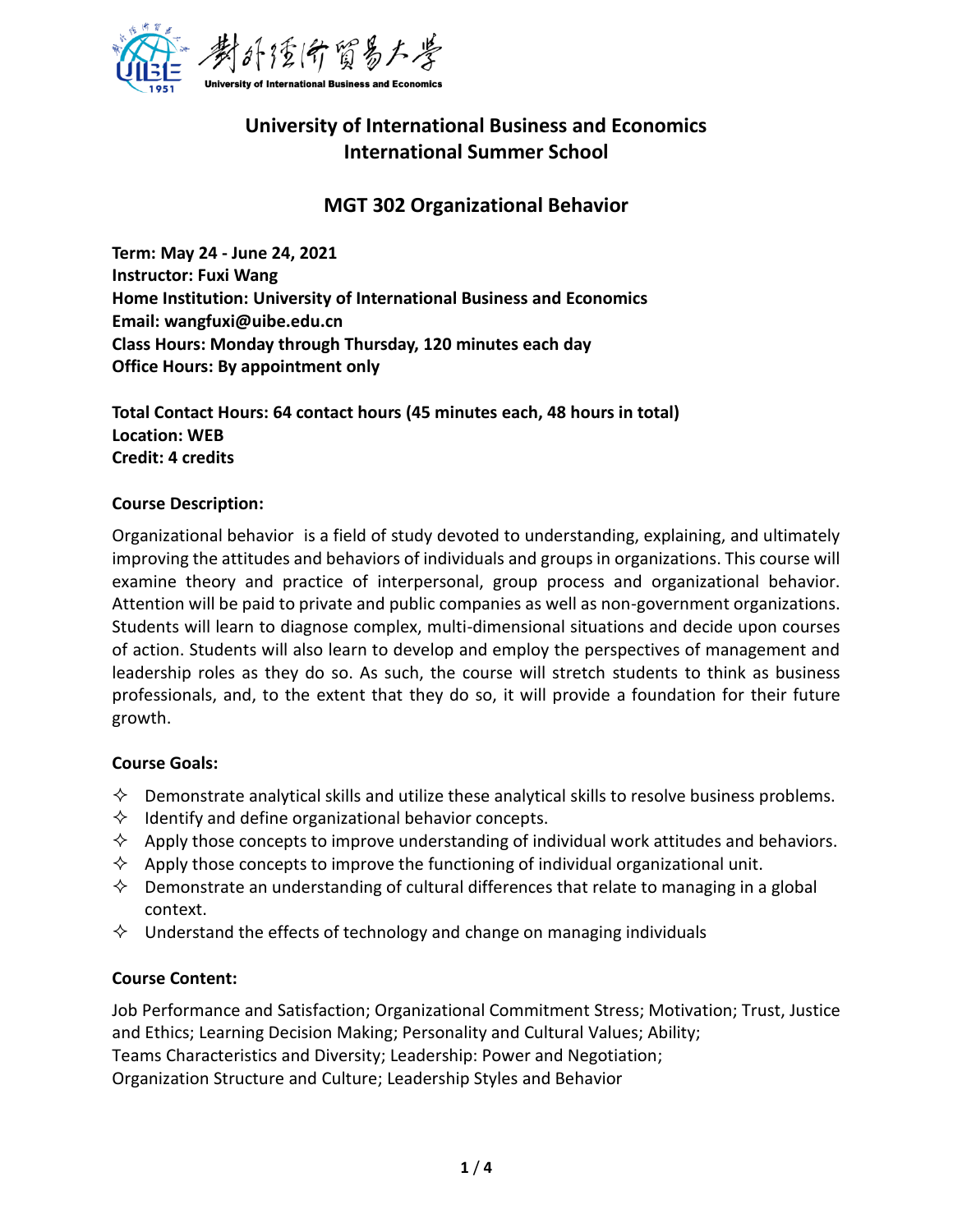

# **Required Textbook:**

Colquitt, J. A., LePine, J. A., & Wesson, M. J. (2018). *Organizational behavior: Improving performance and commitment in the workplace (6th ed)*. Burr Ridge, IL: McGraw-Hill Irwin. **ISBN: 1259927660**

# **Supplementary Readings:**

Electronic resources and all major business and current event newspapers, journals and magazines represent a great source of material on OB issues

#### **Course Evaluation:**

| A. Homework:        | <b>20%</b> |
|---------------------|------------|
| B. Tests + Midterm: | 40%        |
| C. Final projects:  | 40%        |

# **About course evaluation:**

**A)** The three tests and midterm exam are inclusive of textbook material, supplementary readings. Every test is 10%, midterm exam is also 10%, making up for 40% of the final grades in total.

Tests 1-3 are multiple choices + short answers in format; each test covers 4 chapters, 2 hours in length (each). Students are responsible for material covered in the lectures as well as the text. All tests and midterm exam will be closed book – no books, intelligent cell phones, notes, calculators, electronic dictionaries, or aids of any type will be allowed.

**B)** Final projects will constitute 40% of the final grades. A group can be formed with 4-6 students. If you want to form groups with someone you know, prospective group lists should be given to me prior to the second week of class.

The project will involve a presentation on a topic relating to a course concept addressed in class, found in the text, or other topic relating to Organizational Behavior. A list of potential topics as well as further information about the group project will be given the first day that groups meet.

Each group should notify me of your choice of topics prior to June 4. In the event that more than one group chooses the same topic, the topic will be assigned on a first-come, firstserved basis.

#### **Guidelines for presentations:**

- 1. Do not read verbatim. Use only bulleted note cards. This is more like an informative presentation than a presidential address.
- 2. Presentations should last an average of 5 minutes per presenter or 20 minutes for a fourperson group. Practice at least once before class to find out how the time plays out.
- 3. Dress professionally and show pride of workmanship.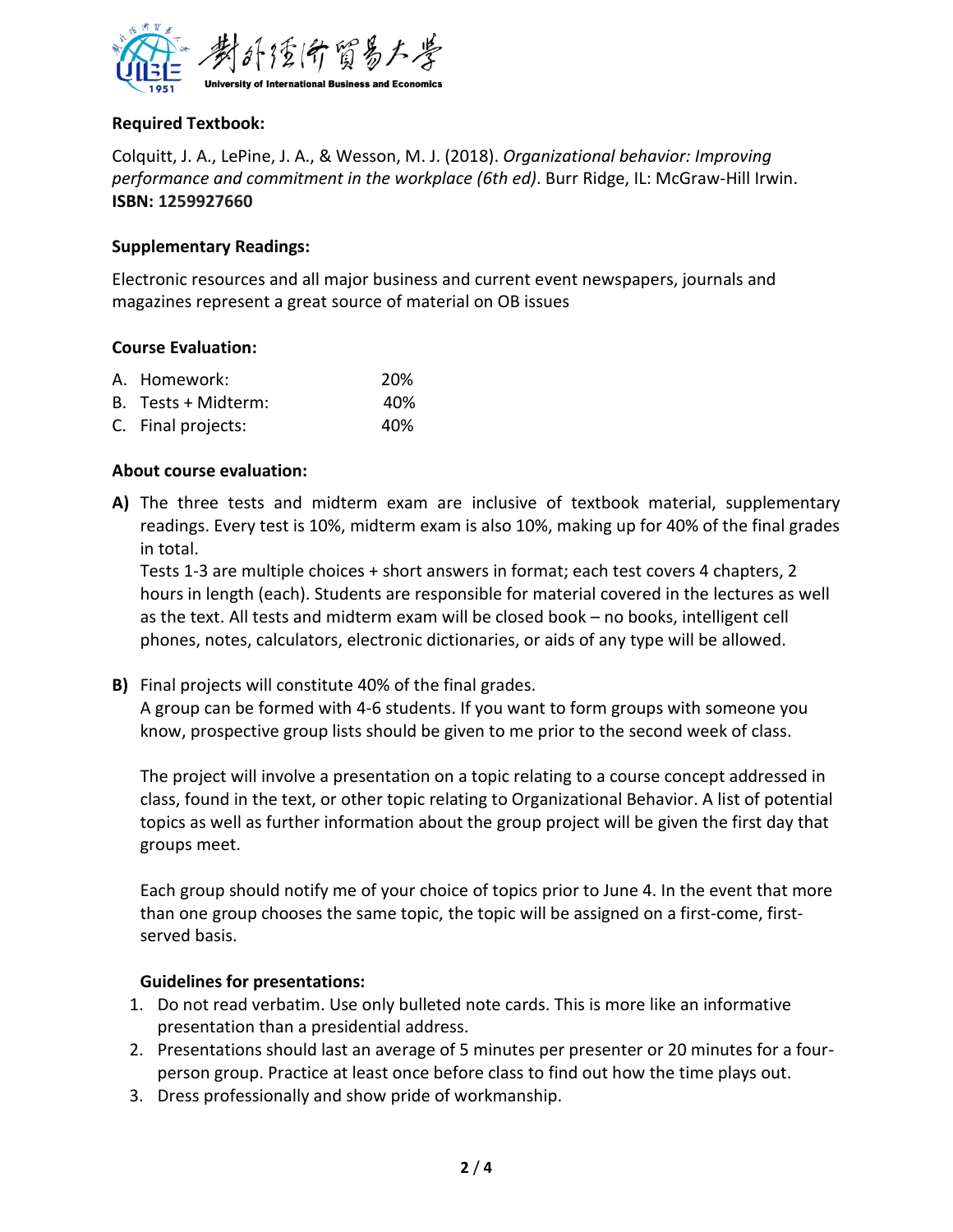

- 4. Final projects constitute 40% of the final grades, grade will be given on the group basis, but may vary in accordance with performance of each speaker. This is your opportunity to be creative with visual aids and charts. The use of PowerPoint is strongly encouraged. You can create advertising, new packaging, a video, or something else (be innovative) to make your presentation interesting.
- 5. Due to online course arrangement, each group should make a video of their presentation and submit.

# **Grading Scale:**

Assignments and examinations will be graded according to the following grade scale:

|    | 90-100 |   | 72-74    |
|----|--------|---|----------|
|    | 85-89  |   | 68-71    |
| B+ | 82-84  | - | 64-67    |
| В  | 78-81  |   | 60-63    |
| в- | 75-77  |   | below 60 |

#### **Academic Integrity:**

Students are responsible for knowing policy regarding academic honesty.

The University of International Business and Economics (UIBE) expects students to be honest in their academic work. Academic dishonesty is viewed as a serious violation of university rules and such misconduct is not accepted by academic community. In particular, students must refrain from plagiarism, cheating and collusion in connection with examinations, submitting substantially the same piece of work to different classes and must fully acknowledge all the sources of ideas and all assistance received in work submitted to the instructor for evaluation. Violation of the rules of academic honesty may lead to suspension or disqualification of the student from further study at UIBE.

#### **Tentative Course Schedule:**

*Note: The following are approximate topics and dates. I reserve the right to make changes as necessary.*

| <b>DAY</b>       | <b>TOPICS</b>                                                | <b>CHAPTE</b> | <b>REMARKS</b>                  |
|------------------|--------------------------------------------------------------|---------------|---------------------------------|
| DAY <sub>1</sub> | Syllabus, Course overview                                    |               |                                 |
| DAY <sub>2</sub> | Chapter 1. Introduction to Organizational<br><b>Behavior</b> | 1             | Final projects<br>groups formed |
| DAY <sub>3</sub> | Chapter 2. Job Performance                                   | 2             |                                 |
| DAY <sub>4</sub> | Chapter 3. Organizational Commitment                         | 3             |                                 |
| DAY <sub>5</sub> | Chapter 4. Job Satisfaction                                  | 4             |                                 |
| DAY <sub>6</sub> | Test 1 (Chapter 1-4)                                         |               |                                 |
| DAY <sub>7</sub> | Chapter 5. Stress                                            | 5             | Test 1 returned                 |